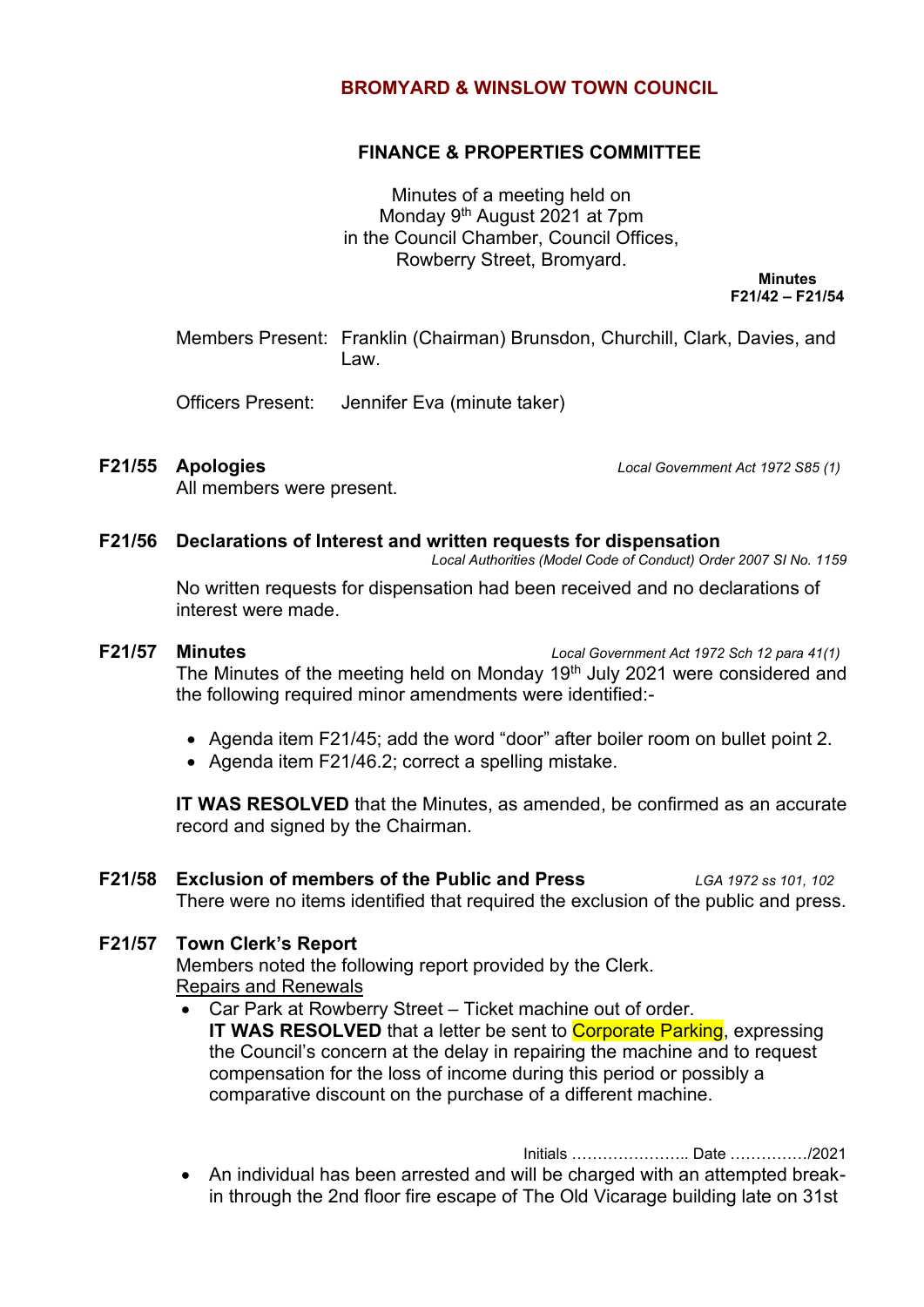July. Police attended the scene and arranged for a security firm to board up the door window which had been completely smashed. An invoice will follow for these works.

**IT WAS RESOLVED** to note this information.

#### **F21/60 Finance**

1. To receive the Income & Expenditure by Account Code as at 31<sup>st</sup> July 2021.

Members noted that the budget for Repairs & Renewals is largely unspent.

**IT WAS RESOLVED** to receive and note the Income & Expenditure by Account Code as at 31st July 2021. Cllr Law and the Clerk will work together to identify any issues that require repairs or renewal, as identified in the general risk assessment.

- 2. To receive the Bank Reconciliation Statements for July 2021. **IT WAS RESOLVED** to receive and the Bank Reconciliation Statements for July 2021. Cllr Davies initialled the Bank Statements and Petty Cash book.
- 3. Accounts for Scrutiny Members reviewed the payment schedule against invoices. **IT WAS RESOLVED** to confirm payment for the invoices as listed.

| <b>Invoices</b>       |                          |        |       |        |
|-----------------------|--------------------------|--------|-------|--------|
| Indeed Ireland        |                          |        |       |        |
| <b>Operations Ltd</b> | Job advert Indeed.com    | 2.52   | 0.00  | 2.52   |
| Indeed Ireland        |                          |        |       |        |
| <b>Operations Ltd</b> | Job advert Indeed.com    | 15.19  | 0.00  | 15.19  |
| <b>ABA Cleaners</b>   | Window cleaning Old      |        |       |        |
|                       | Vicarage                 | 112.00 | 22.40 | 134.40 |
| <b>Drain Clear</b>    | Clear blockage at public |        |       |        |
|                       | toilets                  | 120.00 | 24.00 | 144.00 |
| <b>Office Depot</b>   | Ink cartridges           | 59.56  | 11.91 | 71.47  |

| <b>Direct Debit payments</b> |                                  |        |       |        |
|------------------------------|----------------------------------|--------|-------|--------|
| <b>West Mercia Energy</b>    | Electric - TR toilets June       | 28.24  | 1.41  | 29.65  |
|                              | Electric - Charging Point TR car |        |       |        |
| <b>West Mercia Energy</b>    | park June                        | 52.18  | 2.61  | 54.79  |
| <b>West Mercia Energy</b>    | Electric - Old Vicarage June     | 192.78 | 38.56 | 231.34 |
| <b>Talk Talk</b>             | Phones & Broadband               | 27.95  | 5.59  | 33.54  |

| <b>Debit card transactions</b> |                                  |        |        |        |
|--------------------------------|----------------------------------|--------|--------|--------|
| Google Cloud                   | G Suite backup July              | 13.80  | 0.00   | 13.80  |
|                                | On-line services July/Aug (staff |        |        |        |
| Microsoft Ireland              | email + Office 365 monthly       |        |        |        |
| Operations Ltd.                | subs)                            | 18.80  | 3.76   | 22.56  |
| Microsoft Ireland              | On-line services July/Aug (Cllrs |        |        |        |
| Operations Ltd.                | email monthly subs)              | 53.20  | 10.64  | 63.84  |
| Zoom                           | Monthly subscription             | 11.99  | 0.00   | 11.99  |
| <b>Totals</b>                  | £                                | 708.21 | 120.88 | 829.09 |

Initials ………………….. Date ……………/2021